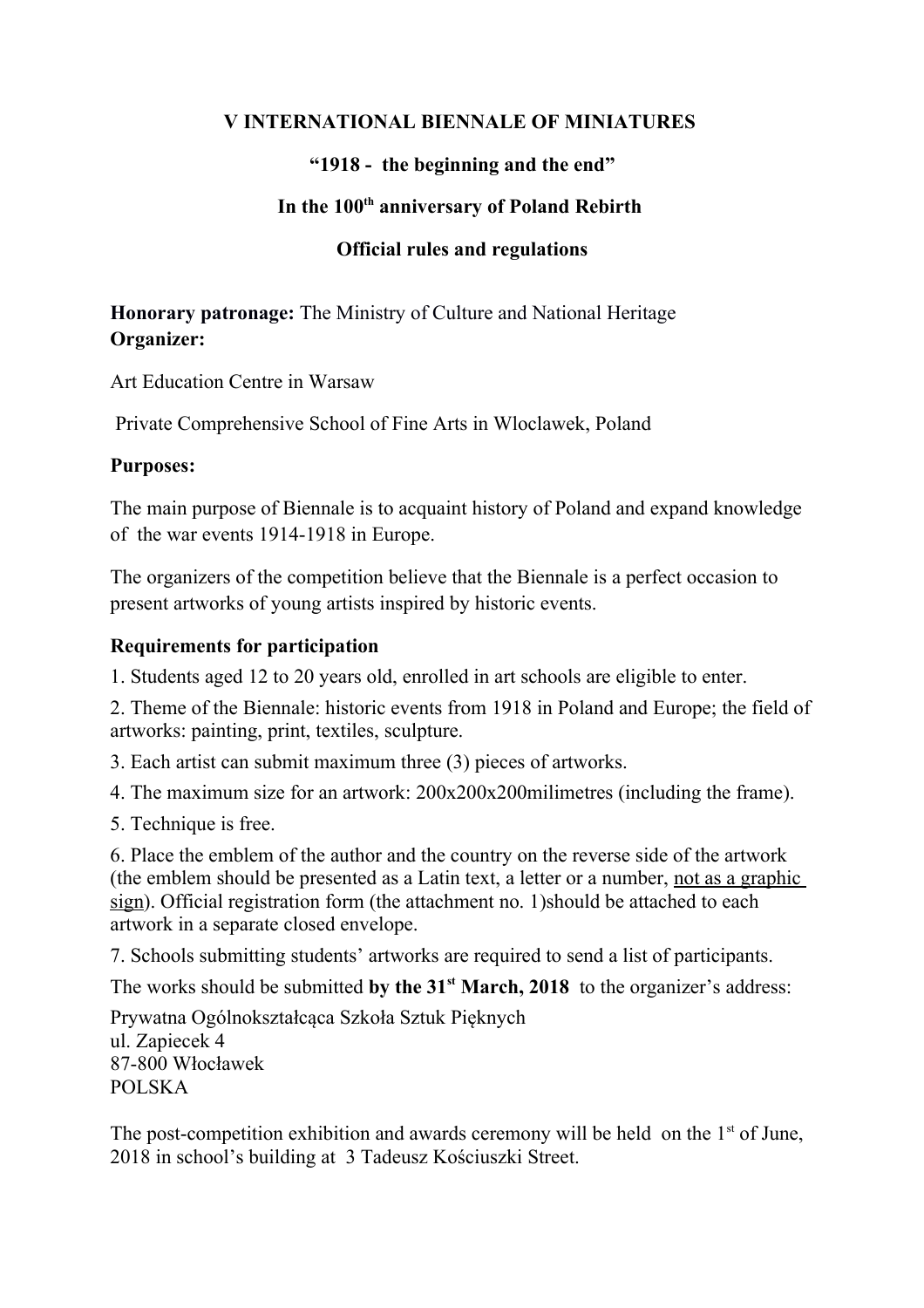The jury will be selected by Ministry of Culture and National Heritage of the Republic of Poland composed of the representatives of art collage, who will evaluate, select and award the artworks.

The competition results will be published on the organizer's website:

[www.possp.pl](http://www.possp.pl/)

## **Judging Criteria**

Jurors will pay special attention to the following elements:

- the relevance to the competition theme
- the size of the work should be obeyed
- artworks have to be original and be the creation of the participants
- accuracy of composition and appliance of art techniques
- -adequate arrangements, which are appropriate to the character of the artwork.

#### **The final clauses:**

The organizer of the competition is not responsible for damages caused during transportation.

The submitted artworks will not be returned as they enlarge the organizer's collection. Each participant will receive Biennale catalogue.

For more information contact with:

Curator of Biennale : Magdalena Bezat-Majeranowska, MA

or

The headmaster of Prywatna Ogólnokształącąca Szkoła Sztuk Pięknych in Włocławek: Piotr Umiński, MA

e-mail: [possp@possp.pl](mailto:possp@possp.pl) [www.possp.pl](http://www.possp.pl/)